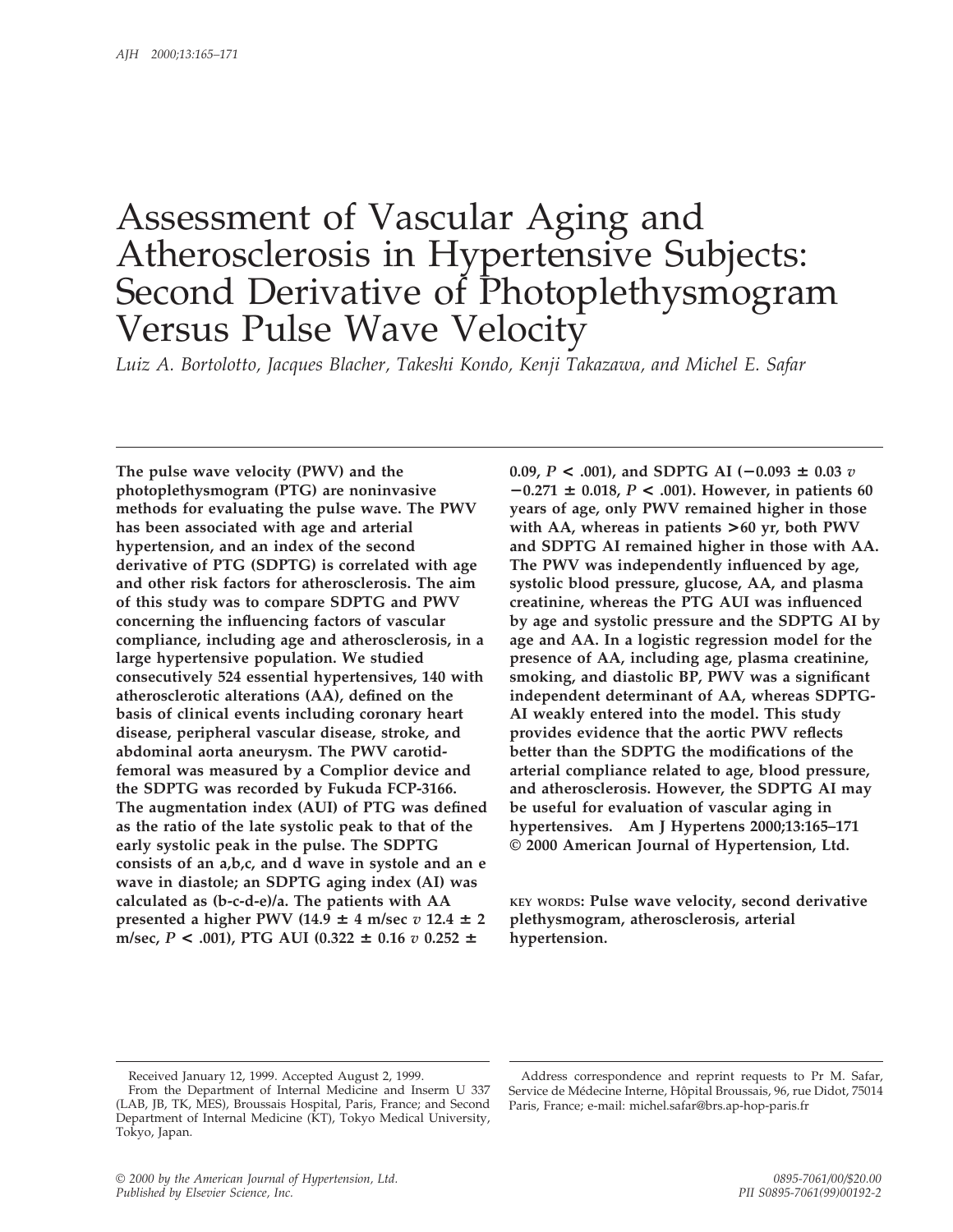ortic stiffness increases with age<sup>1</sup> and hypertension,<sup>2</sup> and is also enhanced in subjects with diabetes mellitus,<sup>1</sup> atherosclerosis,<sup>3</sup> and end-stage renal disease.<sup>4</sup> Pulse wave analysis is a well recognized way to ev pertension,<sup>2</sup> and is also enhanced in sub- $\frac{1}{2}$  jects with diabetes mellitus, $\frac{1}{2}$  atherosclero $sis<sup>3</sup>$  and end-stage renal disease.<sup>4</sup> Pulse aortic stiffness and, consequently, could be useful to evaluate the vascular effects of aging, hypertension, and atherosclerosis. There are different noninvasive methods to assess the arterial pulse wave, such as the carotid-femoral pulse wave velocity  $(PWV)^{4,5}$  and digital photoplethysmography (PTG). $6-9$  The PWV is the velocity of pulse wave to travel a given distance between two sites of the arterial system and has been correlated with age and blood pressure.<sup>4-5</sup> The PTG has been demonstrated as a useful technique to evaluate the volume changes of peripheral vessels, reflecting both central and peripheral arterial factors. $6-8$  The second derivative of PTG waveform has been described to reflect the ascending aortic systolic pressure wave and is also correlated with age and risk factors of atherosclerosis in Japanese population, $6,9$  but has not yet been described in an occidental population.

The goal of the present study was: 1) to determine the factors influencing aortic stiffness estimated by carotid-femoral PWV and PTG and SDPTG, and 2) to compare the aortic PWV and the parameters of PTG and SDPTG as better markers of atherosclerotic and aging-related vascular damages in a hypertensive population that was never treated or even medically treated by antihypertensive agents.

## **MATERIAL AND METHODS**

**Study Cohort** From January 1996 to January 1998, 524 patients with essential hypertension entered the department of Internal Medicine of Broussais Hospital for a CV checkup ordered by their general practitioner or their cardiologist, because of the presence of one or several CV risk factors with or without previously verified atherosclerotic alterations (AA). In never treated hypertensive subjects ( $n = 90$ ), high blood pressure was defined as a systolic blood pressure  $>140$  mm Hg or a diastolic blood pressure  $>90$  mm Hg, measured by sphygmomanometer in the supine position, with a minimum of three casual measurements during the last month. In treated hypertensive subjects ( $n = 434$ ), patients were included regardless of whether blood pressure was well controlled (systolic blood pressure  $\leq 140$  mm Hg and diastolic blood pressure  $<90$  mm Hg). Patients with all forms of secondary hypertension, on the basis of classical laboratory and radiology tests, with insulin-dependent diabetes or with severe renal insufficiency (creatinine  $>$ 300  $\mu$ mol/L) were not included in the study. The group consisted of 524 hypertensive consecutive patients (230 male, 294 female), with a mean age of 60  $\pm$ 13 years. Each subject provided informed consent for

the study, which was approved by our institutional review board.

All demographic, clinical, and laboratory data from the examination were obtained at the inclusion of the protocol during hospitalization. The presence of AA in 140 patients was based in the following criteria for hypertensive patients, according to the International Classification of Diseases (ninth revision): 1) coronary heart disease (CHD), defined as a previous history of angina pectoris (precordial chest pain precipitated by exertion and relieved by rest or nitrates) confirmed by coronary angiography, myocardial infarction (MI) (based on the medical history and records or on the findings of typical sequelae of infarction on ECG), coronary artery bypass surgery, or percutaneous transluminal angioplasty; 2) cerebrovascular disease, defined as a history of transient ischemic attacks, or thrombotic stroke verified by computed tomography without evidence of embolic cardiopathy; or severe carotid-artery stenosis  $(>=70\%)$  verified by Doppler echography or angiography, or surgically treated; 3) peripheral vascular disease, defined as typical symptoms of lower limb vascular disease or disease of major arteries including splanchnic circulation, or surgery or percutaneous transluminal angioplasty for this disorder; and 4) abdominal aortic aneurysm assessed by Doppler echography or computed tomography, or surgery for this disorder.

A total of 140 patients had presented with AA involving at least one vascular site, including coronary heart disease (84 patients), peripheral vascular disease (42 patients), cerebrovascular disease (31 patients), and abdominal aorta aneurysm (31 patients). The mean number of vascular sites involved by AA in the population of the 140 patients was  $1.43 \pm 0.65$  per patient.

**Methods** The measurements were performed in the morning after an overnight fast with each patient in supine position. Brachial blood pressure (BP) was measured using a mercury sphygmomanometer after 15 min of rest. The mean BP (MBP) was calculated as  $MBP = DBP + (SBP - DBP)/3$ . Five measurements 2 min apart were averaged. Venous samples for biochemistry analysis were collected after an overnight fast. Left ventricular hypertrophy on ECG was defined as a Sokolow index "35 mm.

After blood pressure determination, the PWV, PTG, and SDPTG measurements were performed in a controlled environment at  $22^{\circ} \pm 2^{\circ}C$ . The PWV was determined using an automatic device, Complior (Colson, Garges les Gonesses, France), which allowed an on-line pulse wave recording and automatic calculation of PWV.<sup>5</sup> Briefly, common carotid artery and femoral artery pressure waveforms were recorded noninvasively using a TY-306-Fukuda pressure-sensi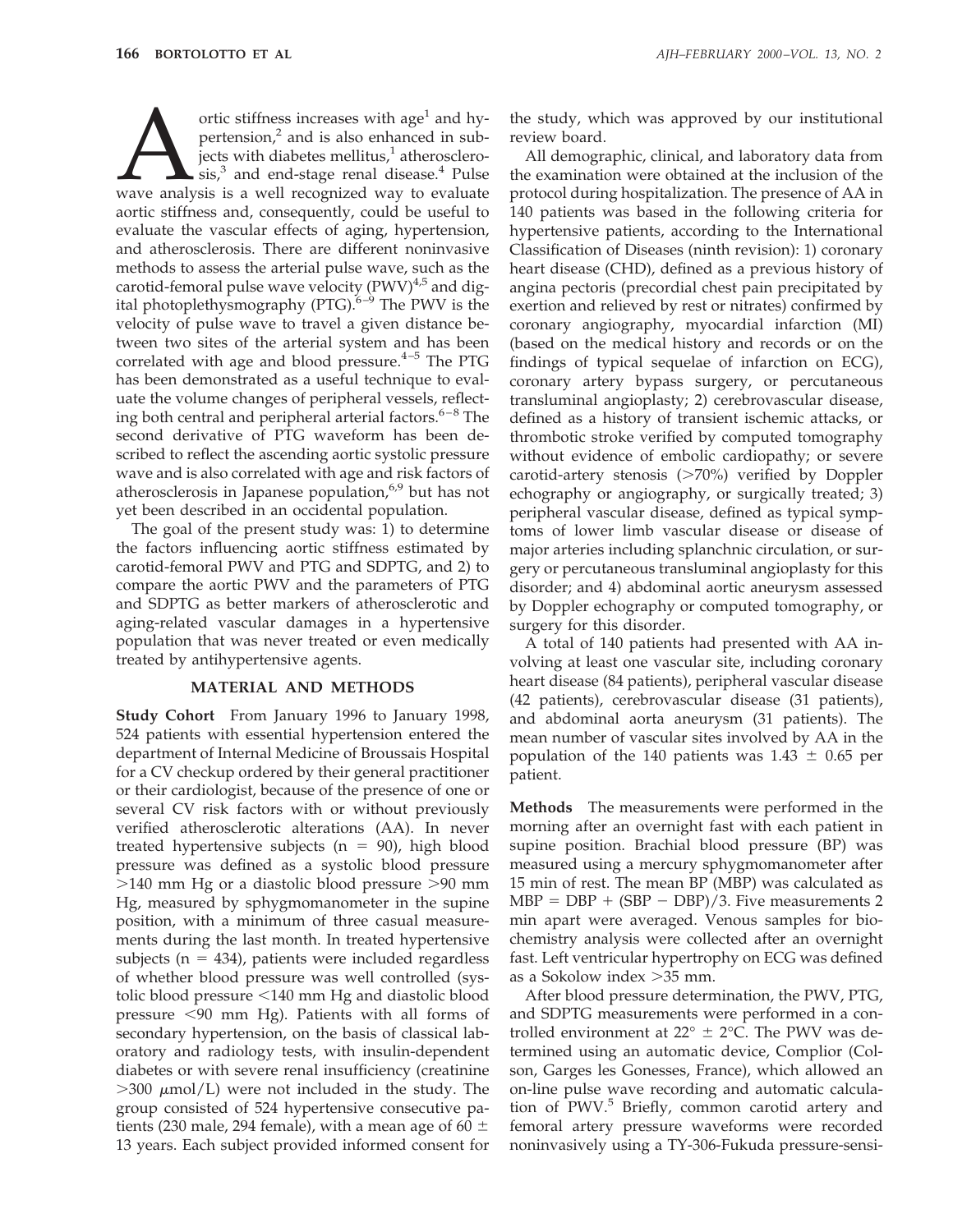tive transducer (Fukuda, Tokyo, Japan). The pressure waveforms were digitized at the sample acquisition frequency of 500 Hz. The two pressure waveforms were then stored in a memory buffer. A preprocessing system automatically analyzed the gain in each waveform and adjusted it for equality of the two signals. Details of this procedure have been previously published.<sup>10</sup> When the operator observed a pulse waveform of sufficient quality on the computer screen, digitization was suspended and calculation of the time delay between the two pressure upstrokes was initiated. Measurement was repeated over  $\geq 10$  different cardiac cycles, and the mean was used for the final analysis. The distance traveled by the pulse wave was measured over the body surface as the distance between the two recording sites (D), whereas pulse transit time (t) was automatically determined by the Complior; PWV was automatically calculated as  $PWV =$ D/t. The validation of this automatic method and its reproducibility have been previously described, with an intraobserver repeatability coefficient of 0.935 and an interobserver reproducibility coefficient of 0.890.<sup>5</sup>

The PTG and SDPTG were performed by a Fukuda FCP-3166, as had already been described.<sup>6,9</sup> Briefly, the device is a photoplethysmogram, equipped with double differentiation circuits, with the sensor positioned at the cuticle of the second digit of the left hand. The PTG measures changing absorption of light by hemoglobin, which reflects changes in blood flow volume. The FCP-3166 contained automatic analysis of each SDPTG wave, and total frequency response was adjusted to 10 Hz. A schema of the curves obtained in PTG and SDPTG are shown in Figure 1. The augmentation index of PTG (AUGI) was defined as PT2-PT1/  $MA$ , where  $PT2 =$  the height of the second component of PTG,  $PT1 =$  the height of the first component of PTG, and  $MA =$  maximum amplitude of PTG. The SDPTG consists of four waves in systole (a,b,c, and d, respectively, or first, second, third, and fourth components) and one in diastole (e). We measured the height of each wave from the baseline, with the values above the baseline being positive and those under it negative. The d/a ratio, defined as the ratio of the height of d-wave to that of the a-wave (%), was calculated automatically. The aging index (AGI), defined as (b-c $d-e$ )/a according to Takazawa et al,<sup>9</sup> was calculated manually. The intraobserver repeatability of measurements according to Bland and Altman<sup>10</sup> was  $8\%$ .

**Statistical Analysis** Data were expressed as mean  $\pm$ SD. The Student *t* test was used for comparison of normally distributed continuous variables. Differences in frequency were tested by  $\chi^2$  analysis. Statistical analysis was performed on the NCSS 6.0.21 software.<sup>11</sup> A *P* value  $\leq$ .05 was considered significant. All testing was two-sided. Multiple regression analysis



**FIGURE 1.** *Measurements of the indexes from PTG and SDPTG: The augmentation index of PTG was defined as PT2-PT1/MA, where*  $PT2 =$  *the height of the late systolic component (m V/V),*  $PT1 =$  *the* height of the early systolic component, and  $MA =$  maximum ampli*tude of PTG. The SDPTG consists of four waves in systole (a,b,c,d, respectively,* ! *first, second, third, and fourth components) and one in diastole (e). The height of each wave was measured from the baseline, with the values above the baseline being positive and those under it negative. The d/a ratio was defined as the ratio of the height of d-wave to that of the a-wave (%) and the aging index defined as*  $(b - c - d)$ & *e)/a, was calculated manually.*

was performed to assess linear associations between aortic pulse wave velocity, SDPTG and PTG indexes, and determinants of clinical, biochemical, and cardiovascular parameters. Logistic regression analysis was used to assess the correlation between the presence of AA  $(1 = yes, 0 = no)$  and determinants of clinical, biochemical and cardiovascular parameters.

# **RESULTS**

Table 1 shows the characteristics of the patients according to the presence or absence of AA. Patients with AA were older ( $P < .0001$ ), with a higher proportion of men  $(P = .001)$ . Although mean BP was not significantly different in the two groups, diastolic BP was lower  $(P = .0002)$ , and systolic and pulse pressures were higher in the group of patients with AA ( $P = .001$  and  $P < .0001$ , respectively). There was a higher proportion of current smokers ( $P \leq$ .0001) in the group of patients with AA that presented a higher tobacco lifelong dose ( $P < .0001$ ). Furthermore, the patients with AA exhibited a higher duration of antihypertensive treatment ( $P < .0001$ ) and a higher plasma creatinine ( $P < .0001$ ), while showing a lower BMI ( $P = .03$ ) and a lower heart rate ( $P =$ .03) when compared to the patients without AA. Plasma glucose, total/HDL cholesterol ratio, and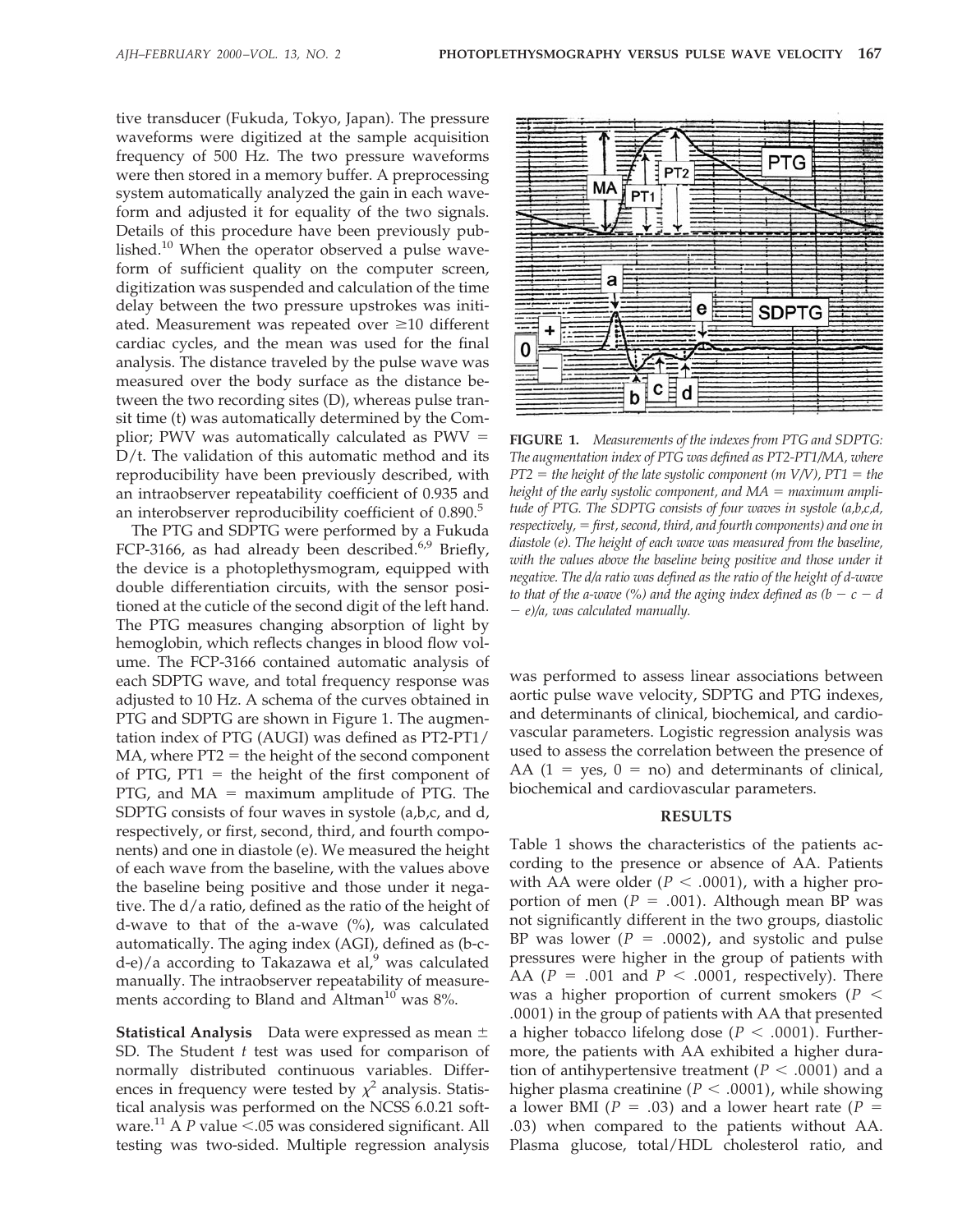| Parameter                                    | Atherosclerotic<br><b>Alterations</b><br>$(n = 140)$ | No Atherosclerotic<br><b>Alterations</b><br>$(n = 386)$ | P Value  |
|----------------------------------------------|------------------------------------------------------|---------------------------------------------------------|----------|
| Clinical parameters                          |                                                      |                                                         |          |
| Age (years)                                  | $67 \pm 10$                                          | $57 \pm 6$                                              | < .0001  |
| Sex (M/F)                                    |                                                      | 134/190                                                 | .001     |
| Body mass index $(kg/m^2)$                   | $25.7 \pm 4$                                         | $27 \pm 4$                                              | .03      |
| Current smoker (ratio)                       | $0.30 \pm 0.5$                                       | $0.15 \pm 0.4$                                          | < 0.0001 |
| Tobacco lifelong dose (pack-years)           | $20 \pm 14$                                          | $8 \pm 8$                                               | < 0.0001 |
| Duration of antihypertensive therapy (years) | $13 \pm 9$                                           | $9 \pm 9$                                               | < 0.0001 |
| ECG left ventricular hypertrophy (ratio)     | $0.1 \pm 0.2$                                        | $0.1 \pm 0.1$                                           |          |
| Plasma glucose (mmol)                        | $6.33 \pm 0.1$                                       | $6.07 \pm 0.08$                                         |          |
| Total/HDL cholesterol (ratio)                | $4.34 \pm 1.6$                                       | $4.2 \pm 1.4$                                           |          |
| Plasma creatinine $(\mu \text{mol/L})$       | $104.7 \pm 20$                                       | $86.9 \pm 12$                                           | < .0001  |
| Hemodynamic parameters                       |                                                      |                                                         |          |
| Systolic BP (mm Hg)                          | $149 \pm 17$                                         | $143 \pm 10$                                            | .001     |
| Diastolic BP (mm Hg)                         | $79 \pm 9$                                           | $83 \pm 12$                                             | .0002    |
| Mean BP (mm Hg)                              | $102 \pm 13$                                         | $103 \pm 13$                                            |          |
| Pulse pressure (mm Hg)                       | $71 \pm 14$                                          | $60 \pm 8$                                              | < 0.001  |
| Heart rate (beats/min)                       | $67 \pm 10$                                          | $69 \pm 10$                                             | .03      |
| Pulse wave velocity (m/sec)                  | $14.9 \pm 4$                                         | $12.4 \pm 2.6$                                          | < 0.0001 |
| PTG Augmentation index                       | $0.322 \pm 0.16$                                     | $0.252 \pm 0.09$                                        | < 0.001  |
| SDPTG D/a ratio                              | $-0.235 \pm 2$                                       | $-0.19 \pm 1$                                           |          |
| SDPTG Aging index                            | $-0.093 \pm 0.03$                                    | $-0.271 \pm 0.018$                                      | < 0.0001 |

#### **TABLE 1. CHARACTERISTICS OF PATIENTS ACCORDING TO THE PRESENCE OR ABSENCE OF ATHEROSCLEROTIC ALTERATIONS**

*Continuous variables are expressed as means*  $\pm$  *SD.* 

*See text for abbreviations.*

prevalence of left ventricular hypertrophy were not significantly different.

Mean PWV was  $14.9 \pm 4.0$  m/sec in the group of patients with AA, and  $12.4 \pm 2.6$  m/sec for the patients without AA ( $P < .0001$ ). Also, the PTG AUGI  $(0.322 \pm 0.16 \, v \, 0.252 \pm 0.09)$  and SDPTG AGI  $(-0.093 \pm 0.03 \ v -0.271 \pm 0.018)$  were higher in the patients with AA compared to those without AA. The d/a ratio was not significantly different in the two groups of patients.

Table 2 shows the values of the PWV, PTG, and SDPTG indexes according to the presence of AA in two different ranges of age  $( $60$  years or  $>$  60 years).$ We noted that, in patients  $\leq 60$  yr, only the PWV was significantly higher in patients with AA (13.1  $\pm$  0.5 m/sec) compared to patients without AA (11.5  $\pm$  0.2 m/sec) ( $P < .01$ ). However, in those patients  $>60$  yr, the PWV and the SDPTG AGI were significantly higher in patients with AA. We also observed that the values of PWV of younger patients with AA were not different from those of patients  $>60$  yr without AA.

Age ( $P < .0001$ ), systolic blood pressure ( $P <$ 0.0001), plasma glucose  $(P = .004)$ , presence of AA  $(P = .0005)$ , and plasma creatinine  $(P = .003)$  were

**TABLE 2. PULSE PRESSURE, PULSE WAVE VELOCITY, AND INDICES OF PTG AND SDPTG ACCORDING TO AGE AND THE PRESENCE OF ATHEROSCLEROTIC ALTERATIONS**

|                                             | Age $<60$ Years (n = 248)           |                                     | Age $>60$ Years (n = 276)           |                                      |
|---------------------------------------------|-------------------------------------|-------------------------------------|-------------------------------------|--------------------------------------|
| Parameter                                   | No AA<br>$(n = 215)$                | AA<br>$(n = 33)$                    | No AA<br>$(n = 168)$                | AA<br>$(n = 107)$                    |
| Pulse pressure (mm Hg)                      | $55 \pm 1$                          | $60 \pm 2.8$                        | $66 \pm 1.2$                        | $74 \pm 1.5$                         |
| Pulse wave velocity (m/sec)                 | $11.5 \pm 0.2$                      | $13.1 \pm 0.5^*$                    | $13.7 \pm 0.2$                      | $15.6 \pm 0.3$ <sup>*</sup> #        |
| PTG Augmentatiom index<br>SDPTG Aging index | $0.21 \pm 0.01$<br>$-0.37 \pm 0.02$ | $0.25 \pm 0.03$<br>$-0.26 \pm 0.06$ | $0.29 \pm 0.01$<br>$-0.13 \pm 0.02$ | $0.34 \pm 0.01$<br>$-0.04 \pm 0.03*$ |

*AA, atherosclerotic alterations.*

 $^{\ast}$  P  $<$  .01, no AA versus AA in each age range, by two-factor analysis of variance.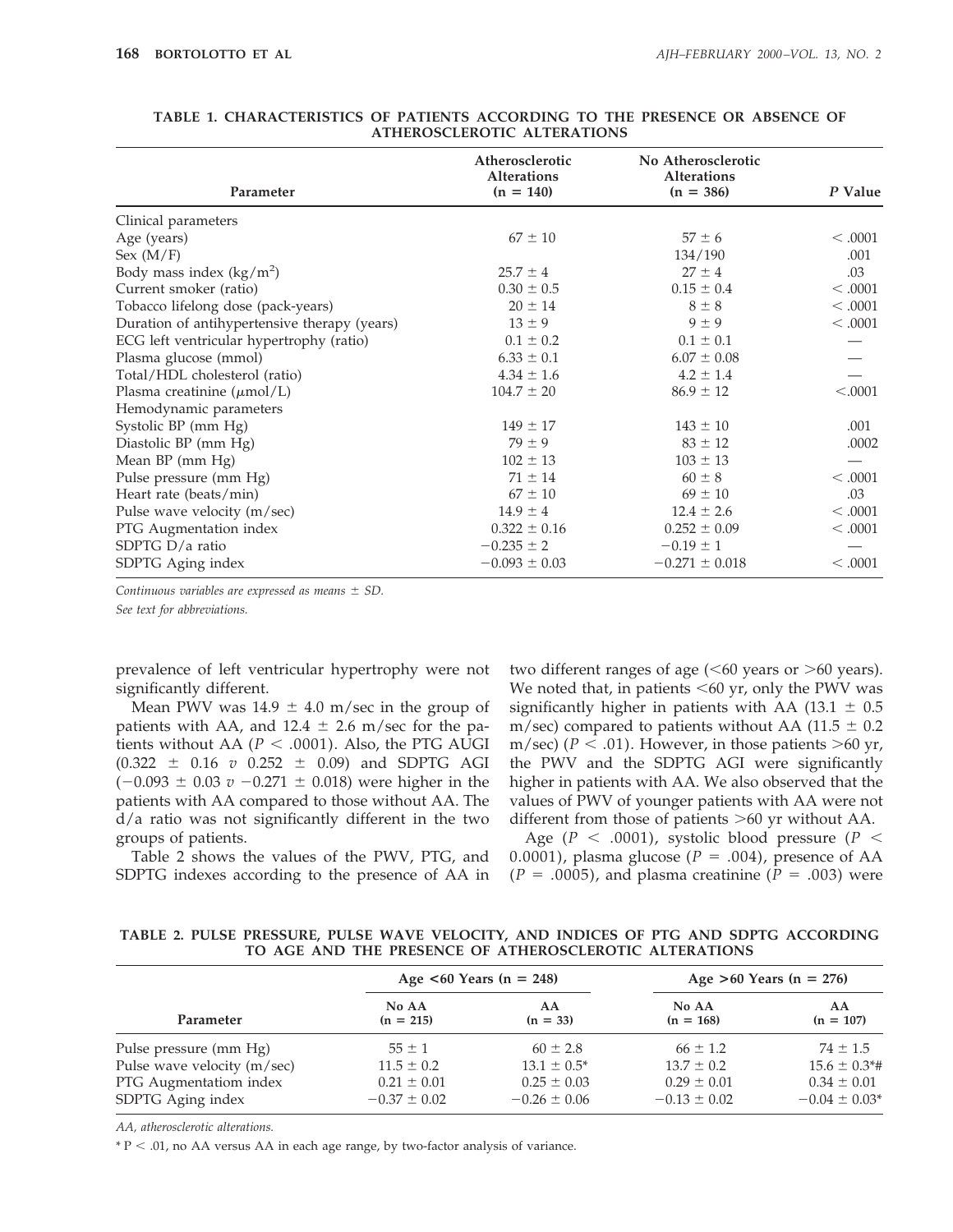|                                         | Regression  | Standard |                |          |
|-----------------------------------------|-------------|----------|----------------|----------|
| Parameter                               | Coefficient | Error    | <b>T</b> Value | P Value  |
| Pulse wave velocity (m/sec)             |             |          |                |          |
| Age (years)                             | 0.0088      | 0.0094   | 9.37           | < 0.0001 |
| Systolic blood pressure (mm Hg)         | 0.039       | 0.0057   | 6.8            | < 0.0001 |
| Plasma glucose (mmol/L)                 | 0.194       | 0.068    | 2.8            | .004     |
| Atherosclerotic alterations (yes or no) | 1.003       | 0.290    | 3.45           | .0005    |
| Plasma creatinine $(\mu \text{mol/L})$  | 0.015       | 0.0053   | 2.95           | .003     |
| SDPTG Aging index                       |             |          |                |          |
| Age (years)                             | 0.0092      | 0.0011   | 7.81           | < 0.0001 |
| Atherosclerotic alterations (yes or no) | 0.085       | 0.036    | 2.33           | .019     |
| PTG augmentation index                  |             |          |                |          |
| Age (years)                             | 0.0035      | 0.0006   | 5.49           | < 0.0001 |
| Systolic blood pressure (mm Hg)         | 0.0013      | 0.004    | 3.29           | .001     |

| TABLE 3. MULTIPLE REGRESSION ANALYSIS OF PULSE WAVE VELOCITY |  |  |  |  |
|--------------------------------------------------------------|--|--|--|--|
|--------------------------------------------------------------|--|--|--|--|

*(Model R<sup>2</sup>* = 0.362; *F* ratio = 48.79; model probability < .0001), acceleration index (model R<sup>2</sup> = 0.157; F ratio = 16.10; model probability < .0001), *aging index (model R<sup>2</sup> = 0.180; F ratio* = 15.46; model probability < .0001) and augmentation index (model R<sup>2</sup> = 0.180; F ratio = 15.46; model *probability* # *.0001).*

the only independent factors modulating PWV (Table 3). Sex, lipids, smoking, duration of antihypertensive therapy, and presence of any antihypertensive drug did not significantly take part in the multiple regression analysis (data not shown). Nevertheless, only age  $(P < .0001)$  and the presence of AA ( $P < .05$ ) were independent factors modulating SDPTG AGI, whereas age and systolic blood pressure were the only significant factors modulating PTG AUGI (Table 3).

For the analysis of the independent factors modulating the presence of atherosclerotic alterations, we constructed one model of logistic regression analysis including age, plasma creatinine, tobacco lifelong dose, PWV, AGI, and diastolic blood pressure (Table 4). In this model, plasma creatinine  $(P < .001)$ , tobacco lifelong dose ( $P < .001$ ), age ( $P = .001$ ), and PWV ( $P = .02$ ) were significant independent modulating factors, whereas AGI ( $P = .06$ ) and diastolic blood pressure  $(P = .08)$  were not significant.

**TABLE 4. LOGISTIC REGRESSION ANALYSIS OF ATHEROSCLEROTIC ALTERATIONS**

| Parameter                              | <b>Regression</b><br>Coefficient | $\mathbf{v}^2$ | P Value |
|----------------------------------------|----------------------------------|----------------|---------|
| Atherosclerotic alterations (yes, no)  |                                  |                |         |
| Model R-squared $= 0.211$ ;            |                                  |                |         |
| model $\chi^2$ = 112.87;               |                                  |                |         |
| model probability $< 0.0001$ .         |                                  |                |         |
| Tobacco lifelong dose (pack/years)     | 0.026                            | 14.71          | .0001   |
| Plasma creatinine $(\mu \text{mol/L})$ | 0.018                            | 14.34          | .0001   |
| Age (years)                            | 0.043                            | 10.71          | .001    |
| Pulse wave velocity (m/sec)            | 0.096                            | 5.03           | .02     |
| Aging Index                            | 0.816                            | 3.61           | .06     |
| Diastolic blood pressure (mm Hg)       | $-0.02$                          | 3.04           | .08     |

## **DISCUSSION**

The salient findings of this study were that, in a population of treated or untreated subjects with essential hypertension, aortic PWV was strongly related to age, blood pressure, and atherosclerosis, whereas the parameters of PTG or SDPTG were only strongly related to age. Thus, the PWV seems to be a better marker of the presence of atherosclerosis, both in young and elderly patients, than the SDPTG AGI, which is related to AA only in older patients.

In the present study, we used PWV, PTG, and SDPTG to evaluate the aortic stiffness and elasticity. According to the Moens-Korteweg and Bramwell-Hill equations, $4$  the PWV is related to the square root of the elastic modulus and to the thickness/radius ratio. Thus, PWV increases in stiffer arteries, which can explain the increased PWV found in our hypertensive patients with atherosclerotic alterations. The PWV determined from foot-to-foot transit time in the aorta, as performed in our study, offers a simple, reproducible and noninvasive evaluation of regional aortic stiffness.<sup>12,13</sup> Indeed, in our study, it was possible to perform PWV measurements in a large population of hypertensive patients, providing accurate information concerning modifications in the arterial stiffness related to age or atherosclerosis. Moreover, the indices of PTG and SDPTG also provided valuable information concerning vascular modifications of aging but not of atherosclerosis.

These distinctive features could be explained by specific differences between the two techniques. The PWV reflects arterial stiffness based on the analysis of two arterial curves detected at the same time in large arteries, and gives results that are independent of wave reflection.<sup>5</sup> On the other hand, the features of the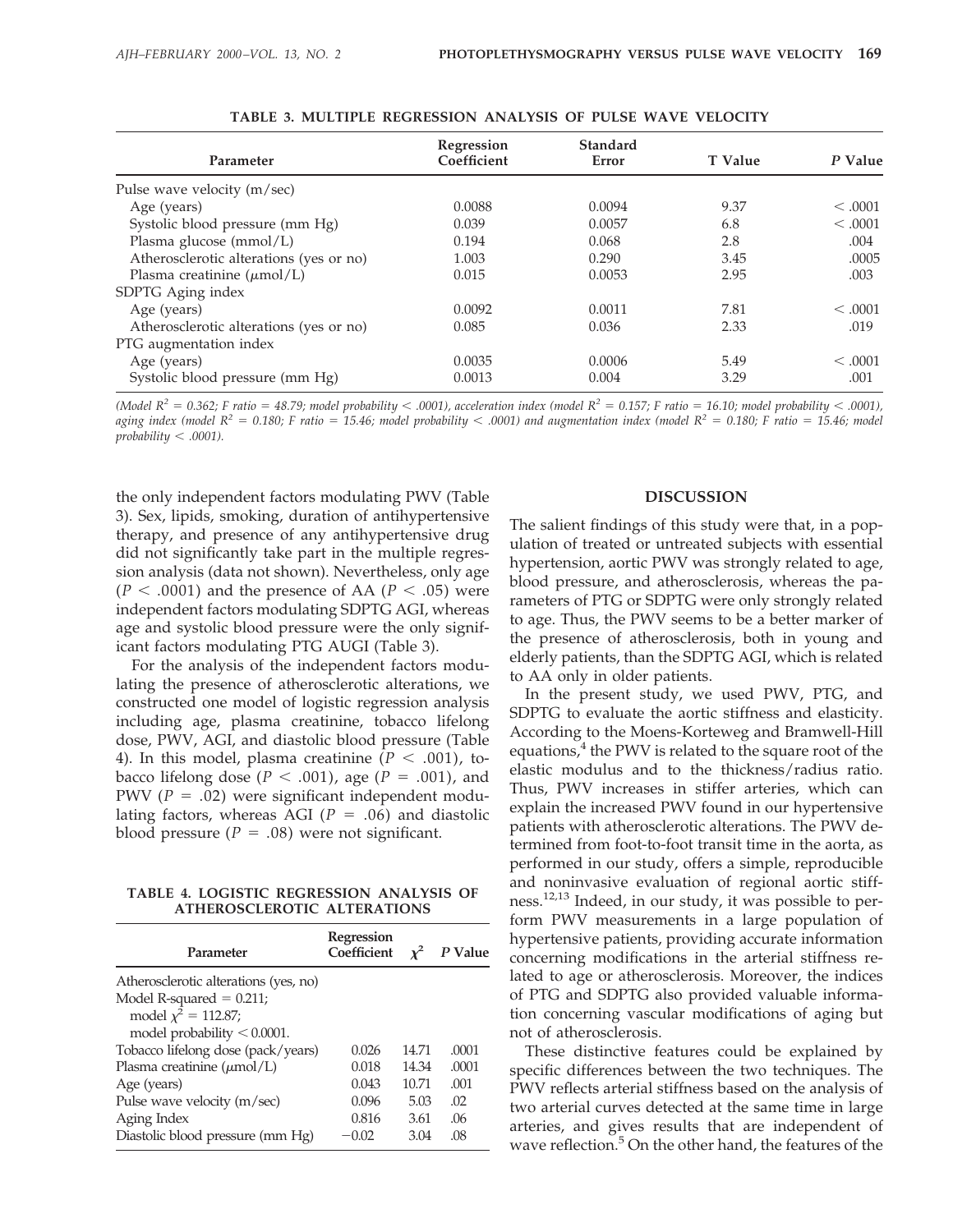photoplethysmograph are caused by wave reflection, as this technique evaluates the volume changes of peripheral vessels, $6$  Thus, factors that alter wave reflection such as heart failure, differences in heart rate, and drug treatment, would be expected to have a greater effect on the PTG and SDPTG than on PWV. In our study, no patients with heart failure were included, and the heart rate and drug treatment seemed not to interfere with the features of PTG. Therefore, the PWV seems to be a more accurate method than PTG to evaluate aortic compliance and stiffness. In our study, in which, for the first time, two noninvasive methods for aortic distensibility were compared in a large cohort population of hypertensive patients, the PWV was better correlated with the factors that usually induce modifications in the aortic stiffness than were PTG and SDPTG. Apart from the principal factors known to modulate the level of PWV, such as age and blood pressure, $3,4,14$  our study showed that the presence of atherosclerosis also modulates, independently, the PWV. Moreover, as observed in PWV, the indices of SDPTG could be changed in consequence of the modifications of the waveforms produced by age or atherosclerosis, as suggested by Takazawa.<sup>9</sup> In this study, in a Japanese population, the Aging Index was higher not only in older subjects (as we have demonstrated in our study), but also in patients presenting risk factors for atherosclerosis. Nevertheless, in our study, the Aging Index of SDPTG was significantly associated with atherosclerosis only in older persons, whereas, in the overall population, the association was not strong.

As suggested by others, $14,15$  the present correlation between PWV and AA points to the presence of diffuse and calcified atherosclerotic plaques in association with the development of extracellular matrix, mainly collagen tissue. This hypothesis may be reinforced by the fact that younger patients with atherosclerosis showed values of PWV similar to those of older patients without AA, that is, an "accelerated vascular aging." Previous studies have tried to correlate PWV with dyslipidaemia or cholesterol level, but minimal or inconsistent correlations were found.<sup>15</sup> This lack of association is not unexpected, as the presence of cholesterol-induced foam cells tends to decrease, rather than increase, arterial stiffness.<sup>16</sup> Moreover, these studies were performed in normotensive subjects, and the presence of atherosclerosis was not clinically evaluated. In our study, the presence of atherosclerosis was based on accurate clinical criteria and was confirmed in only a few patients. However, these clinical criteria seem to be more appropriate than simple correlation with cholesterol levels, which does not imply a direct correlation with atherosclerotic plaques.

There are some limitations concerning these two different methods of evaluation of aortic stiffness that

could interfere with the results. First, the difference in repeatability of SDPTG and PWV could influence the different results obtained with each method. Although expressed differently, the repeatability for both is  $<8\%$ , suggesting that variability does not interfere consistently in the observed results. Second, the length of the vascular segments could be overestimated by the PWV method, but the correlation coefficient of the relationship between PWV and time delay is  $0.96<sup>5</sup>$  In addition, transcutaneous determination of the vessel length is an approximation that might underestimate the vascular length, an error that might arise especially in elderly patients with unfolded tortuous aorta. Furthermore, the SDPTG remains unknown in occidental populations. The correlation between SDPTG and ascending aortic pressure was well established only in Japanese populations,<sup>6,9</sup> and this correlation could be different in other populations. Our study is the first to demonstrate the value of SDPTG in a large occidental population. Anyway, the PTG basically shows a peripheral volume pulse and not a pressure pulse, and therefore can suffer the effects of venous pulsation on the PTG wave. The quantification of this effect has not yet been quantified but, as the augmentation index of PTG is well correlated with the ascending aortic augmentation index, $6$  the effect seems to be irrelevant. Based on these remarks, a comparison between the SDPTG and PWV could appear to be inappropriate. However, the possibility of performing both methods in a large hypertensive population seemed to us to be relevant and important to assess, noninvasively, the arterial system.

In conclusion, the present study has shown, in a cohort of untreated and treated hypertensive subjects, that aortic PWV was a better marker of the presence of AA than were SDPTG or PTG indices. Both PWV and SDPTG may be useful for evaluation of vascular aging. However, PWV seems to be useful for screening of arteriosclerotic independently of age, whereas SDPTG would be useful in this regard only in the elderly.

#### **REFERENCES**

- 1. Nichols WW, O'Rourke MF: Properties of the arterial wall, *in* McDonald's Blood Flow in Arteries: Theoretical, Experimental and Clinical Principles, 3rd Ed. Edward Arnold, London, 1990, pp 77–114.
- 2. Safar ME, Frohlich ED: The arterial system in hypertension: a prospective view. Hypertension 1995;26:10 – 14.
- 3. Wada T, Kodaira K, Fujishiro K, Maie K, Tsukiyama E, Fukumoto T, Uchida T, Yamazaki S: Correlation of ultrasound-measured common carotid artery stiffness with pathological findings. Arterioscler Thromb Vasc Biol 1994;14:479 – 482.
- 4. London GM, Guérin AP, Marchais SJ, Pannier B, Safar ME, Day M, Metivier F: Cardiac and arterial interac-